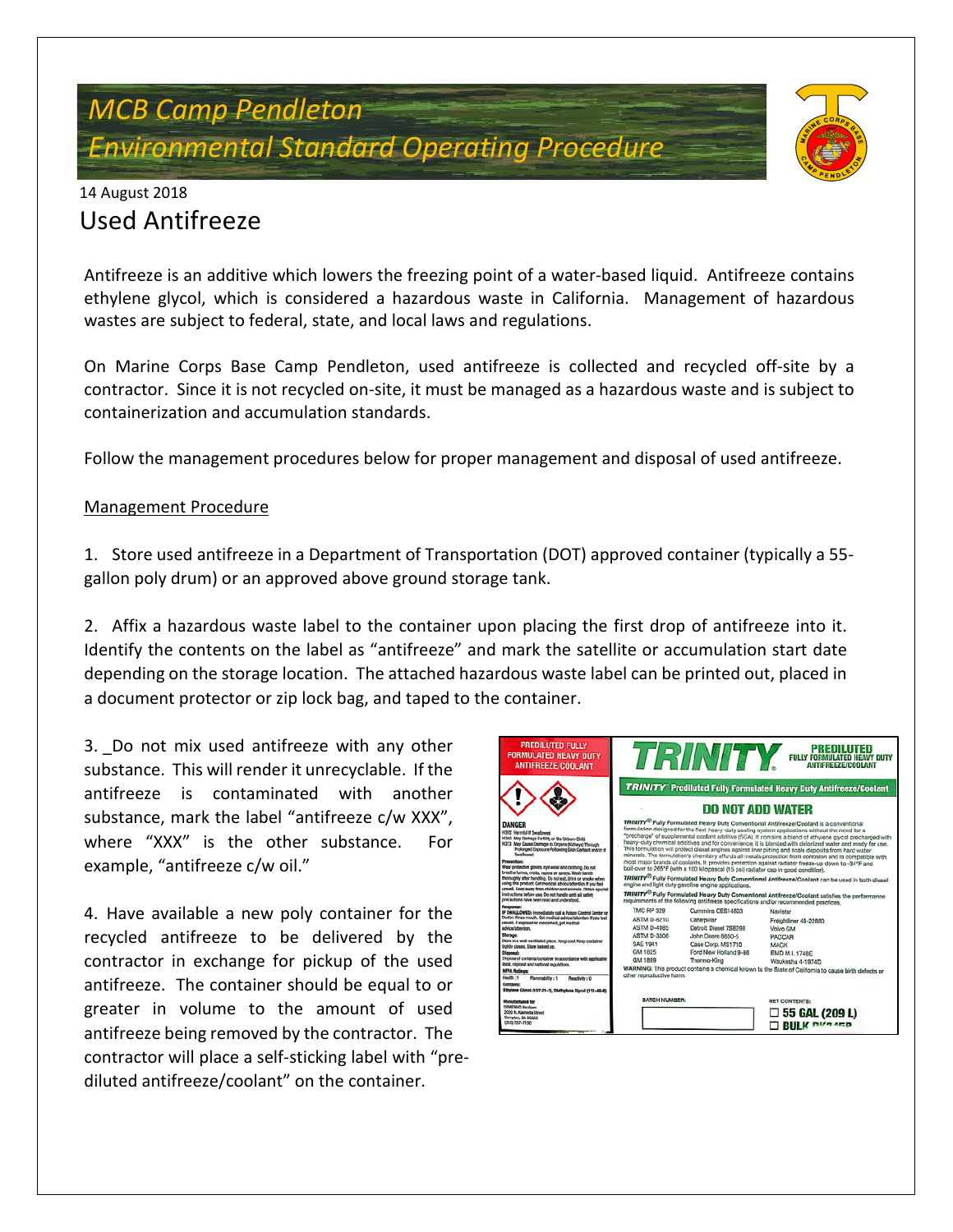### Used Antifreeze 14 August 2018

5. Do not use drums emptied by the antifreeze recycling contractor for receipt of new antifreeze due to possible contamination and degradation of the product.

6. Contact Environmental Security (Hazardous Waste) at 760-725-4375/9742/1963/0213 or PNDL ENV-Hazardous-Waste@usmc.mil for any additional information or for assistance with disposing of used antifreeze.

#### References

1. Hazardous Waste Management for Marine Corps Base Camp Pendleton (MCIWEST-MCB CAMPENO 5090.7A)

Use and Version Control: Camp Pendleton uses Environmental Standard Operating Procedures (ESOPs) to augment instructions contained in official orders and directives and, where necessary, to provide for sufficient control of the installation's significant practices. Camp Pendleton maintains the authoritative, current version of this and other ESOPs on the Camp Pendleton website at: <http://www.pendleton.marines.mil/Staff-Agencies/Environmental-Security/>